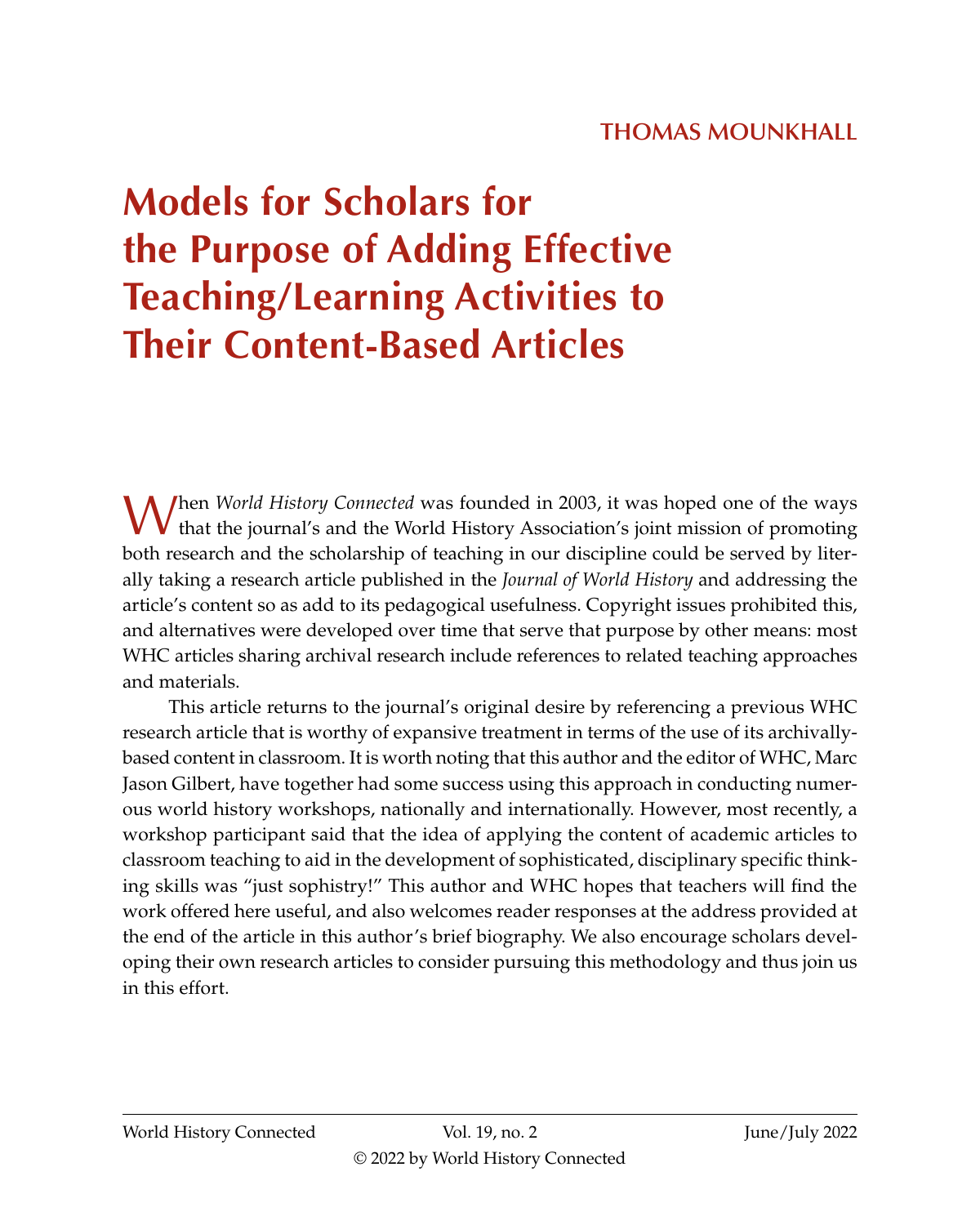# <span id="page-1-0"></span>**Selected Article**

The February 2021 edition of *World History Connected* (18 .1), a free, open-sourced e-journal, contained an article by historian and anthropologist Alyssa M. Sperry entitled "Eating Jamaica: How Food is Used as a Tool to Create and Reinforce Cultural Identity.["1](#page-12-0) This article is a well-researched study of Jamaican food in its cultural context, and well worth a reading as it offers interesting perspectives and insights, such as jerk meat and salt, as seen through Jamaican eyes. Although the article's focus is on the Caribbean Island's cuisine, it also directly addresses the cross-regional nature of Jamaican food. It is employed here with thanks for permission provided by the author.

# **Goals for Teaching any Article in World History**

One of the primary goals for teaching our subject is developing in our students a comprehensive understanding of world history data because the global history knowledge base can serve as the foundation for all later disciplinary cognitive skill development. Thinking skill competence is a second primary objective of well-constructed world history instruction. Students need to master certain thinking activities in order to comprehend and appreciate our subject in depth. It is also anticipated that many of these competencies will greatly enhance students' understanding of contemporary events through a well-developed global perspective.

The most important types of these cognitive skills are 1) the relationship between theme and example, 2) constructed knowledge, 3) recognition of multiple causation (and the related fallacy of monocausality), 4) an understanding of multiple perspectives, and 5) recognition of events that can be linked across time and place, and thus 6) the value of comparative approaches to world history. For those not familiar with these cognitive skills as they apply to world history, they are briefly defined and exemplified in this paper in a novel way—through their application to an academic article on food in world history that previously appeared in *World History Connected* mentioned above.

# **Teaching Models**

## Theme/Example

This learning activity is designed to foster a student's ability to connect newly learned world history data with already understood global themes. The ideas to be amplified in this activity are: flora diffusion, cultural synthesis, imperialism, forced migration, integration of cross-regional processes, fauna diffusion, self- determination and technological diffusion. For demonstration purposes, it should be assumed by the reader that all of these mental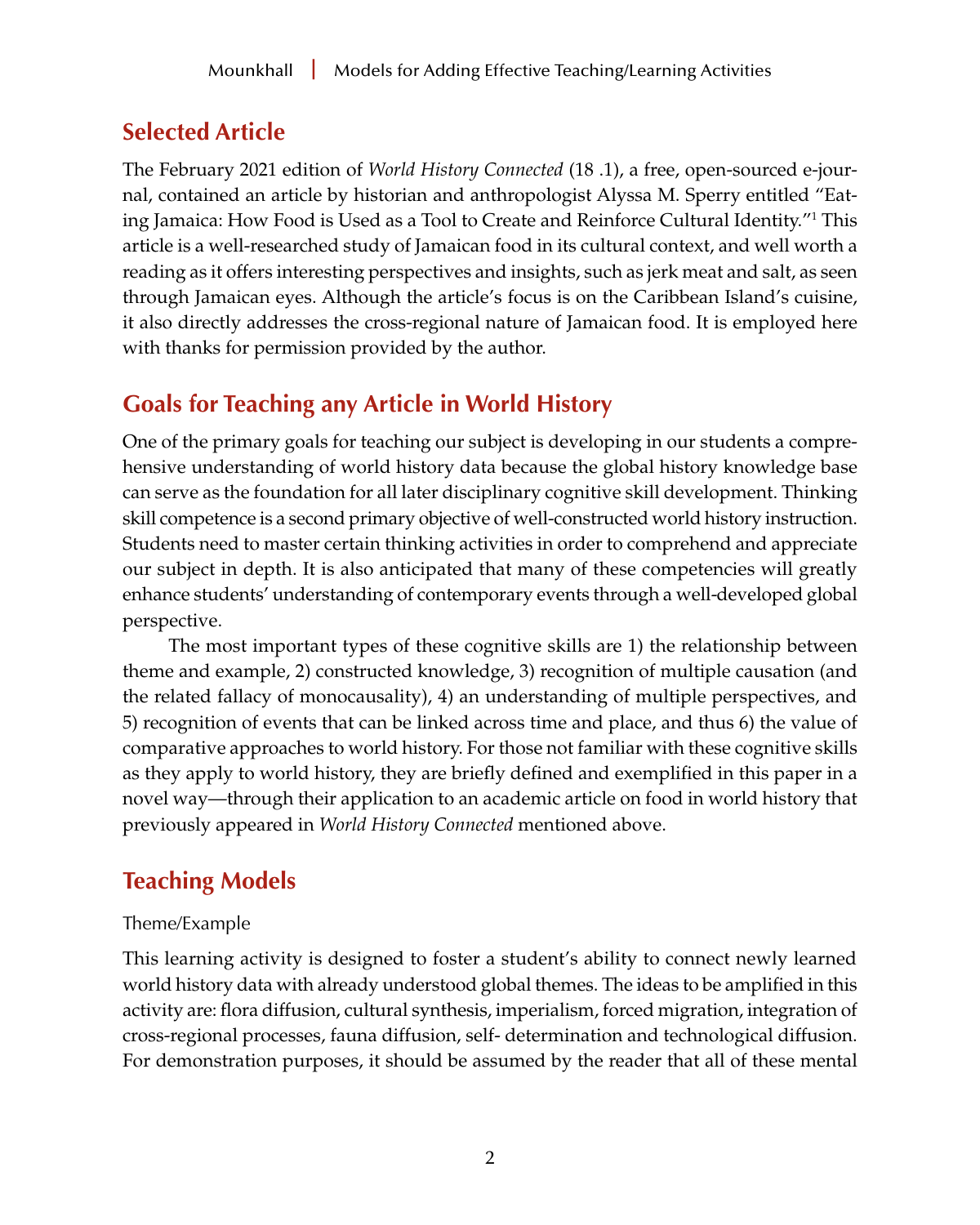constructs have been introduced and developed for the students over a long period of class time and therefore, the students are quite familiar with the meaning of each one.

*Steps:*

- 1. Teacher breaks class into eight smaller groups.
- 2. Teacher assigns one theme per group and article paragraphs to read as follows:
	- a. Group 1- Flora Diffusion- para. 2
	- b. Group 2- Cultural Synthesis- para. 5
	- c. Group 3- Imperialism- para. 5 and para. 6
	- d. Group 4- Forced Migration- para. 6
	- e. Group 5- Integration of Cross- Regional Processes- para. 2
	- f. Group 6- Fauna Diffusion- para. 10 and para. 15
	- g. Group 7- Self Determination- para. 13 and para. 16
	- h. Group 8- Technological Diffusion- para. 6
- 3. Students read assigned paragraphs outside of class and discuss on zoom the relationship between the Jamaican data from the article and the assigned concept.
- 4. Students are encouraged to find more Jamaican examples of assigned theme on .edu websites.
- 5. Students are given three days to complete tasks in steps 3 and 4 outside of class.
- 6. On fourth day, each group delivers a five-minute presentation to entire class in which they specifically connect the Jamaican data from the article and the assigned idea.
- 7. As groups are presenting, teacher identifies the mental construct being discussed on a large poster of world history concepts which is permanently on the wall.

## Multiple Causation

Many students are visual learners, and this set of learning activities employs a graphic organizer developed by the author for the purpose of fostering the cognitive skill of recognizing multiple causation. Readers are encouraged to design their own visual organizers to address their teaching goals.

- 1. Teacher breaks class into nine smaller groups.
- 2. Each group is assigned one topic related to the Jamaican dish of jerk meat as follows:
	- a. Group 1- Salt
	- b. Group 2- Scotch Bonnet
	- c. Group 3- Pimento Allspice- most important spice
	- d. Group 4- Maroons
	- e. Group 5- Wild Hogs
	- f. Group 6- Plantains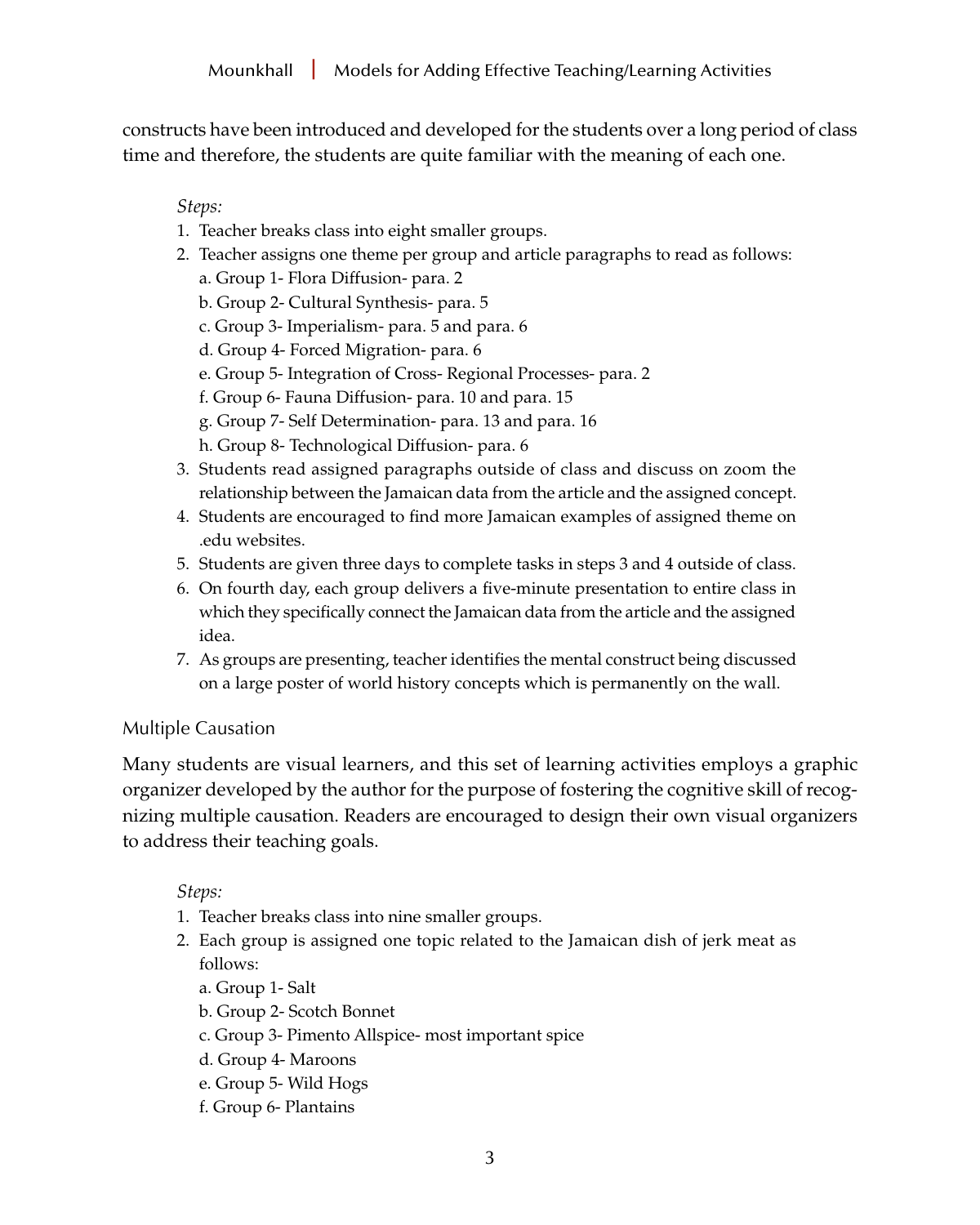- g. Group 7- Scallions
- h. Group 8- English in Jamaica
- i. Group 9- Cinnamon- not essential to the recipe
- 3. Each group is assigned the same task- How did your topic get to Jamaica? Is it indigenous to the island or does it come from outside the Caribbean? Research data must be cited from an .edu source.

Students copy this blank visual organizer into their notebooks from the teacher's model on the white board. Since this graphic organizer has been employed by the educator all year long, students are quite familiar with it and its relationship to multiple causation. The visual organizer communicates that causation in world history is multiple—political, economic, cultural, and biological factors. It also indicates that in many situations, causation is a combination of internal (inner rectangle) and cross-regional dynamics (outer rectangle).



Image 1: Graphic Visual Organizer 1 (Graphic created by the author

4. The organization of this visual organizer communicates that cultural and biological factors can also become, in many situations, a combination of internal (inner rectangle) and cross-regional dynamics (outer rectangle).

4. Students are given three days to do their research, share the results online and prepare a five-minute presentation to the entire class on their findings.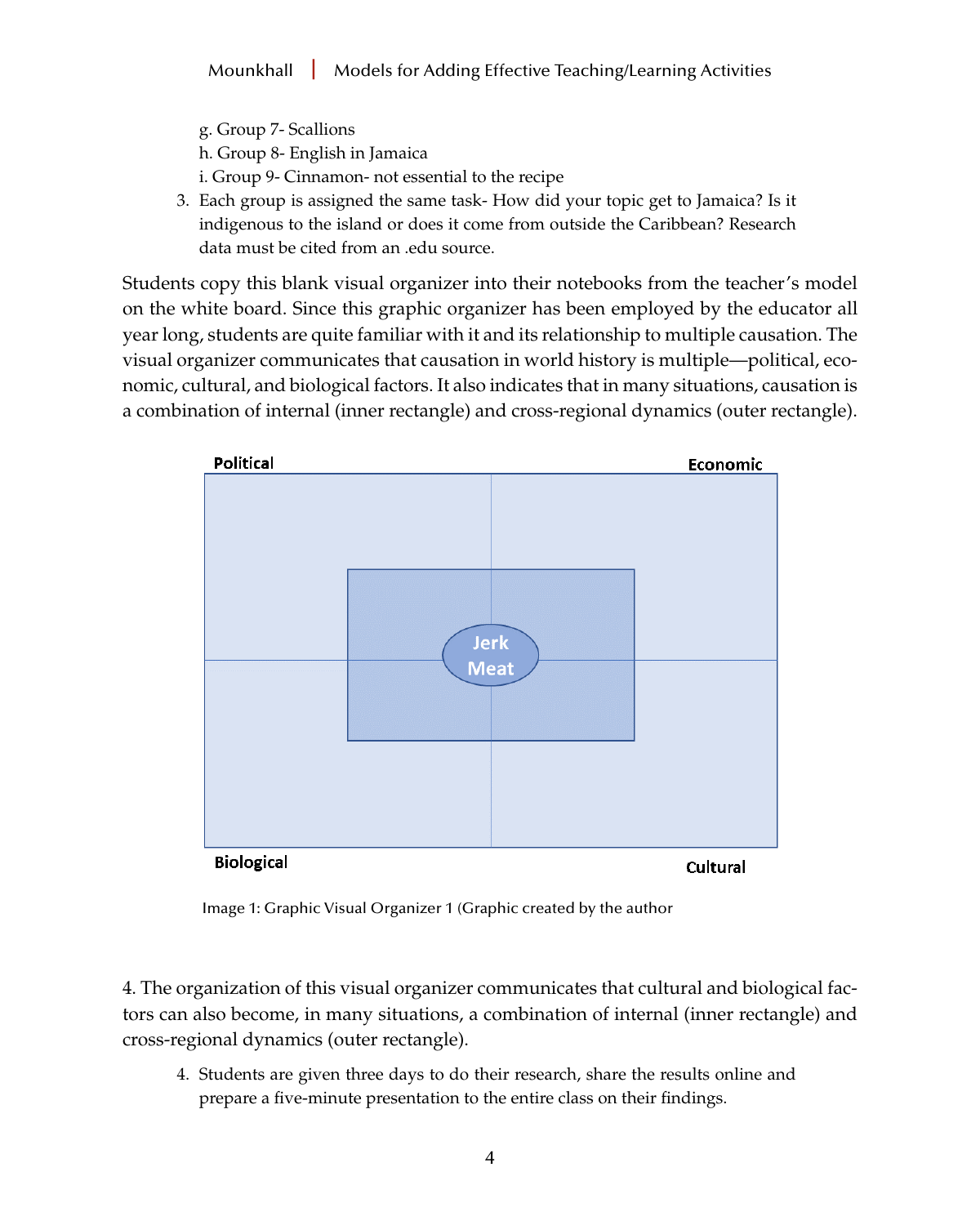5. As students make their presentation, the teacher places their information on the model visual organizer which students use to complete their personal graphic organizer in their notepads etc. The finished visual organizer will look as follows:



Image 2: Graphic Visual Organizer 2 (Graphic created by the author)

Teacher breaks class into discussion pairs, which is a learning activity that they are quite familiar with and gives the pairs the following task: Can you match up each one of these previously learned world history concepts with a data example of it from above chartfauna diffusion, imperialism, self-determination, long distance trade, forced migration, flora diffusion. Student pairs are given some time to "do" world history learning and then teacher leads a discussion of the themes and examples - constructed knowledge.

- 1. (Constructed Learning).
- 2. Teacher summarizes the set of learning activities by identifying the data on the graphic organizer as an example of the thinking competency of multiple causation. Educator is careful to emphasize that the development of Jamaican jerk meat does not have one cause, but it is the result of many partial causes working together. The important point that causation in world history usually is a function of the interplay of internal and external reasons is also stressed. Finally, the instructor communicates that the creation of jerk meat in Jamaica did not have to work out as it did. The Spanish did not have to come to the island in 1494 CE and bring wild Eurasian hogs with them.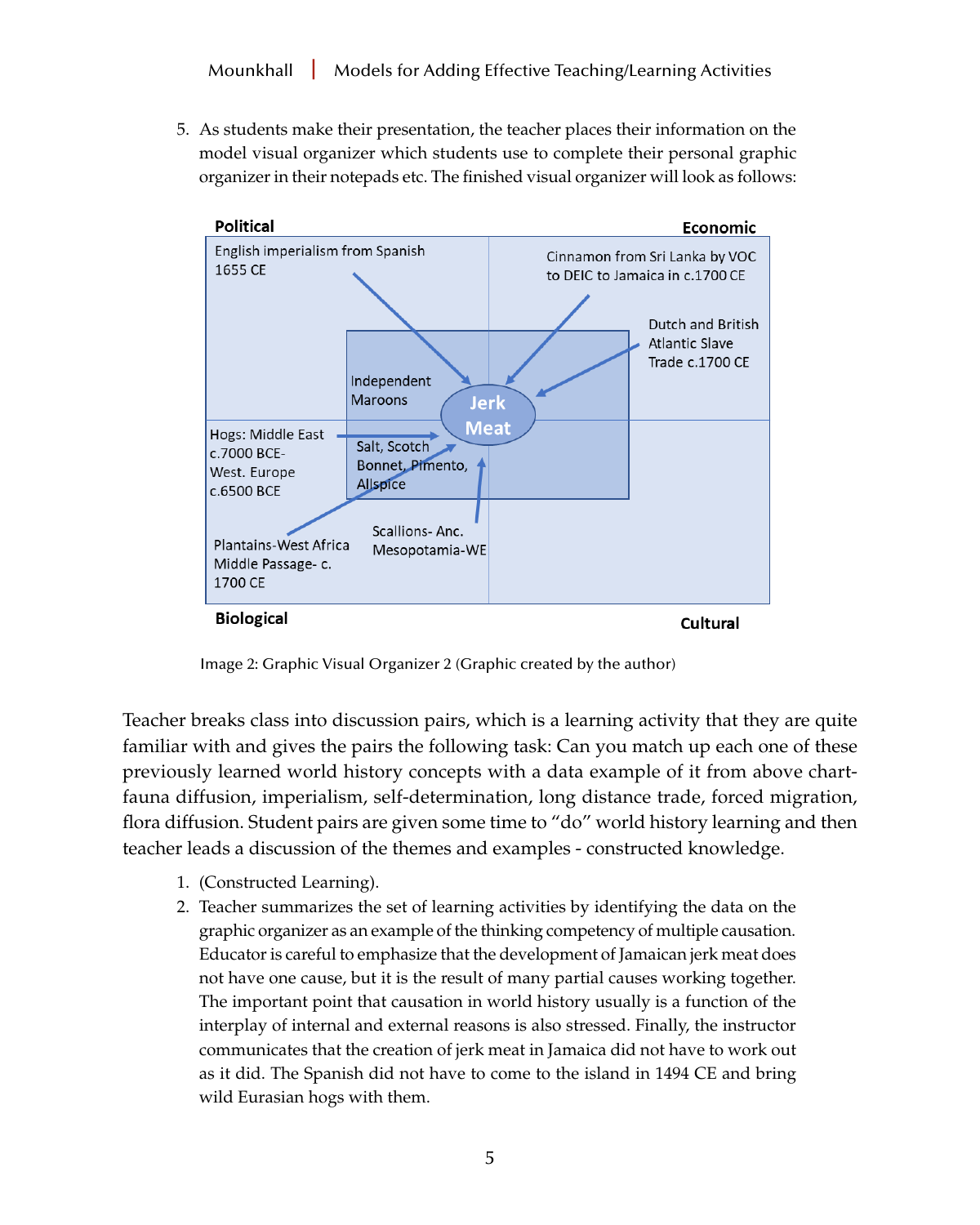## Multiple Perspectives

This thinking skill is very important for studying world history because of the many different cultures involved in the gradually evolving globalization project since c. 1000 CE. However, it is also a crucial mental competency in citizenship training in the United States given the developing multi-cultural population of the country.

- 1. Teacher places a picture of the Jamaican iguana on the screen.
- 2. Teacher places this visual organizer on the white board, which students copy into the notebooks:



Image 3: Graphic Visual Organizer 3 (Graphic created by the author)

- 3. Teacher describes the view of the iguana held by the indigenous Taino and the enslaved West Africans, which was that the iguana was a large reptile that was good eating.
- 4. Teacher describes the view of the animal held by the Spanish from 1509 CE on, which was influenced by the fact that there are no iguanas in Spain. The Spaniards saw the iguana as a fish that they could eat on Catholic "meatless" Fridays.
- 5. Teacher articulates the following data about the Taino- Jamaica name is based on Taino name Xaymaca- land of wood and water, Taino migrated to Jamaica from South American Orinoco-Amazon basin in c. 500 BCE and had 2000 years living with iguanas by 1500 CE.
- 6. Teacher articulates the following data about Early Modern Spanish- Spanish Catholics fought a c.500 year war against Muslims for control of Spain, which they won in 1492 CE when the last Muslim State of Granada surrendered to the army of the Spanish Catholic royals of Ferdinand and Isabella. From this time on, Spanish national identity was directly connected to Roman Catholic identity.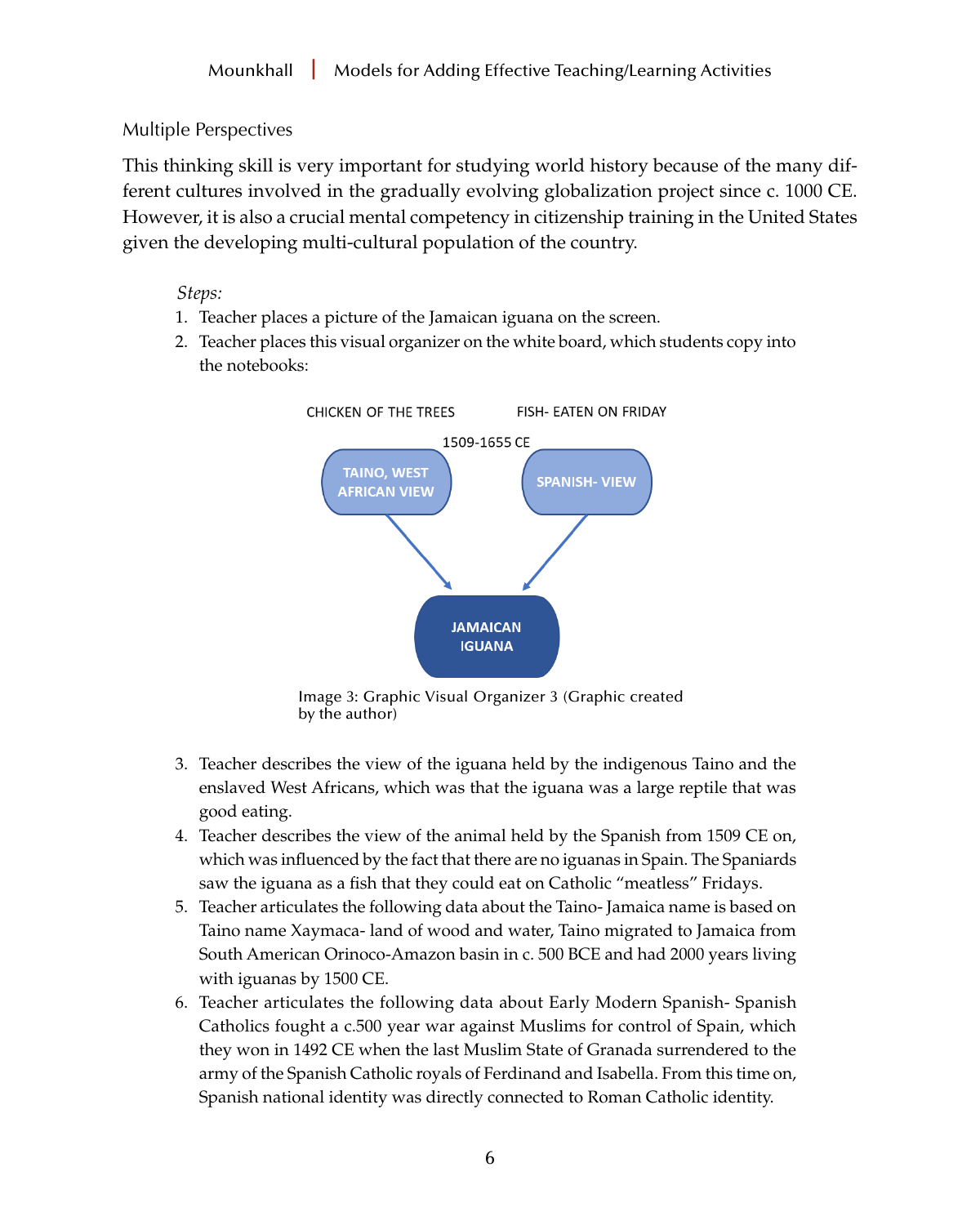- 7. Teacher articulates the following data about the West Africans- Their presence in Jamaica was a function of the Portuguese- West African Slave trade c. 1500 CE on. They were captured by West Africans from different ethnic groups, sold to Portuguese slave traders on the coast and transported to Jamaica on Portuguese ships where they were put to work on Spanish sugar plantations. They were primarily animists, and some were Muslims but none of them were Roman Catholics when they arrived in the West Indies. As a consequence, they knew nothing about the long-standing Catholic tradition of meatless Fridays.
- 8. Class is broken up into discussant pairs and the students discuss this question-Why were the views of the iguana so different among the Taino, West Africans and Spanish?
- 9. Teacher leads a large class discussion on the reasons for the different views of the iguana held by the Taino, West Africans and Spanish.
- 10. Teacher summarizes the learning activity by emphasizing the importance of recognizing multiple perspectives on a certain issue in studying world history and in the present concerning controversial topics. Students also learn that the origin of different views on the same issue are usually based on the cultural background of the groups of people involved in an activity.

Relationship of Events Over Time and Place

Many students see world history as a set of unconnected facts that they somehow need to assimilate and remember. No wonder history is not a favorite subject with many young people. That negative view can change when students are helped to see that many times events are linked in a partially causative relationship. Case in point would be the influence of the United States Civil War on the rise of Pittsburgh as an industrial center. In the case of world history, this type of thinking can be very interesting because the events under consideration could be separated by hundreds maybe thousands of miles of territory. Witness the influence of da Gama's successful trade route to India in 1498 CE and the claiming of Brazil by Cabral for Portugal in 1500 CE.

- 1. Teacher breaks the class into nine smaller groups.
- 2. Each group is assigned a specific topic as follows:
	- a. Group 1- Where is the place of origin of cinnamon, which is a sometimes ingredient in the recipe for jerk meat in Jamaica?
	- b. Group 2- What is the importance of the voyage of Vasco da Gana in 1498 CE?
	- c. Group 3- What did the Portuguese do in Ceylon in 1505 CE?
	- d. Group 4- Why did the Dutch VOC take over control of Ceylon in 1656 CE?
	- e. Group 5- When did the English take over control of Jamaica from the Spanish?
	- f. Group 6- What was the purpose of Port Royal, Jamaica in 1665 CE?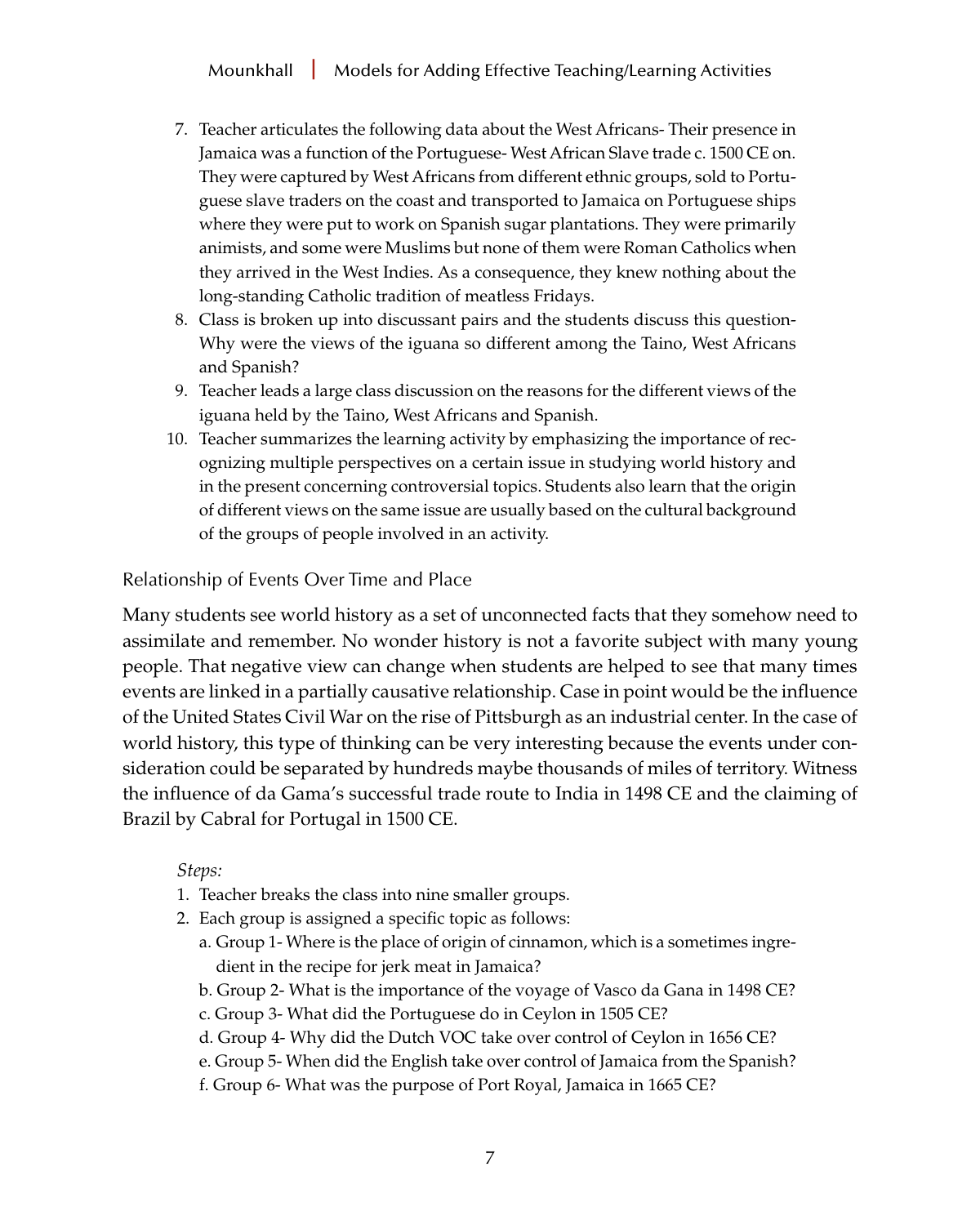- g. Group 7- How powerful was the British Royal Navy in c. 1750 CE?
- h. Group 8- How did Robert Clive's victory in India 1757 CE influence the introduction of cinnamon to Jamaica?
- i. Group 9- Who was Admiral George Rodney and what connection did he have to the introduction of cinnamon to Jamaica?

All groups must include map references using the large global map on the classroom wall in their reports.

- 3. Students have three days to do their online research outside of class and through zoom discussions. Sources must be handed in to teacher and include edu. sites.
- 4. On the fourth day, teacher places this graphic organizer on the white board and students copy it into their tablet notebooks:



Image 4: Graphic Visual Organizer 4 (Graphic created by the author)

5. Groups of students make their presentations on their research topics including map references. As groups are reporting, the educator places the important information on white board graphic organizer and all students copy the data on their visual organizers.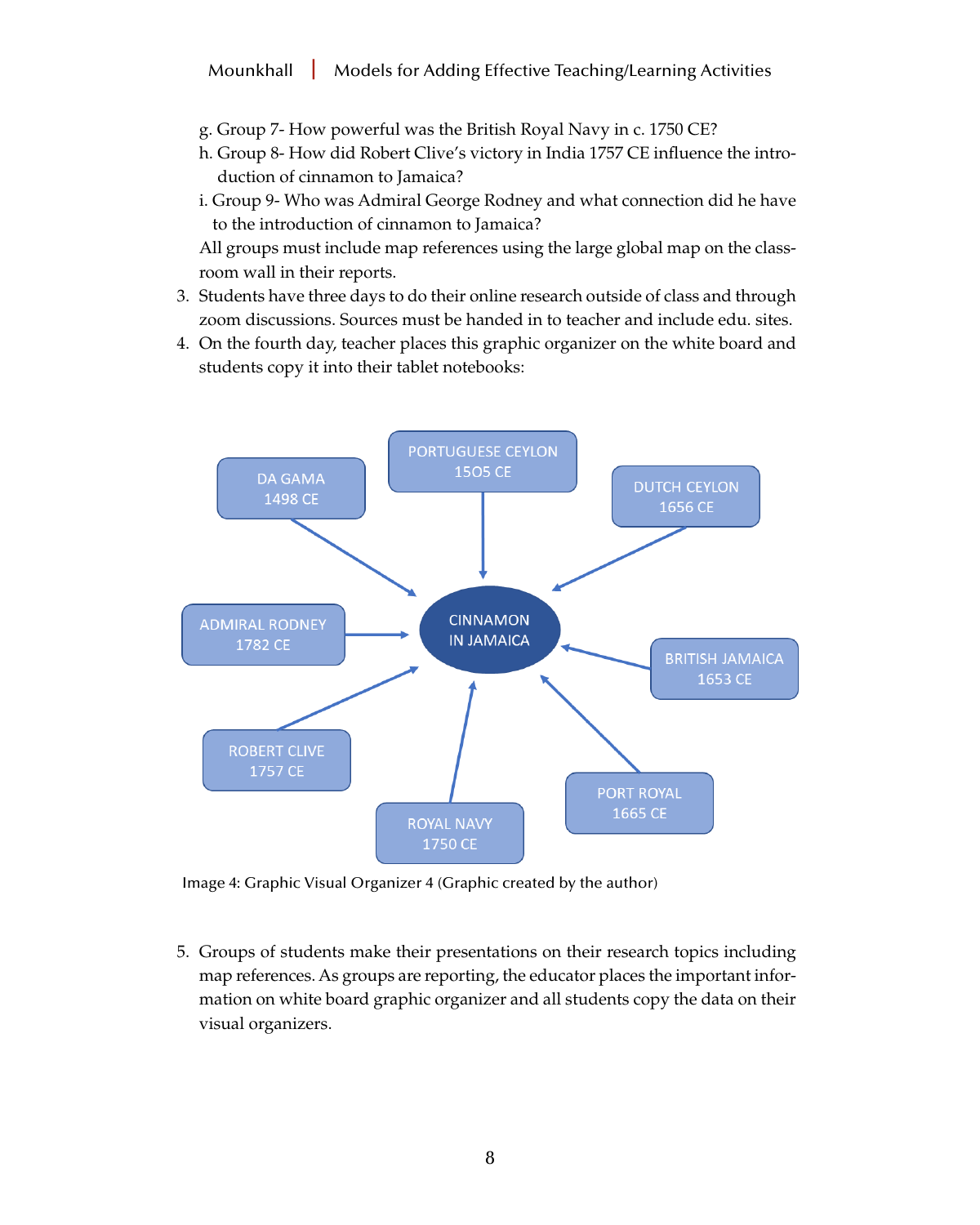



Image 5: Graphic Visual Organizer 5: Graphic Organizer Code: W.E. = Western Europe (Graphic created by the author).

Teacher emphasizes that each event on the graphic organizer had partial influence on the introduction of cinnamon to Jamaica and its subsequent use in some jerk meat recipes. Educator also emphasizes that many of these events are separated by many years and large distances. For example, the Portuguese takeover of Ceylon occurred 257 years before and over 10,000 miles away from the introduction of cinnamon to Jamaica in 1782 CE.

#### Comparative Word History

This type of world history cognitive activity is foundational to our discipline. If developed properly, students will be able to discern the similarities and differences among world history developments. The contrasts are quite important because they are the results of human agency in the human past.

- 1. Teacher breaks the class up into 12 smaller groups of 2–3 students each.
- 2. Teacher assigns groups 1–6 to research the Maroons in Jamaican History and groups. 7–12 are assigned to research the Maroons in Brazilian History.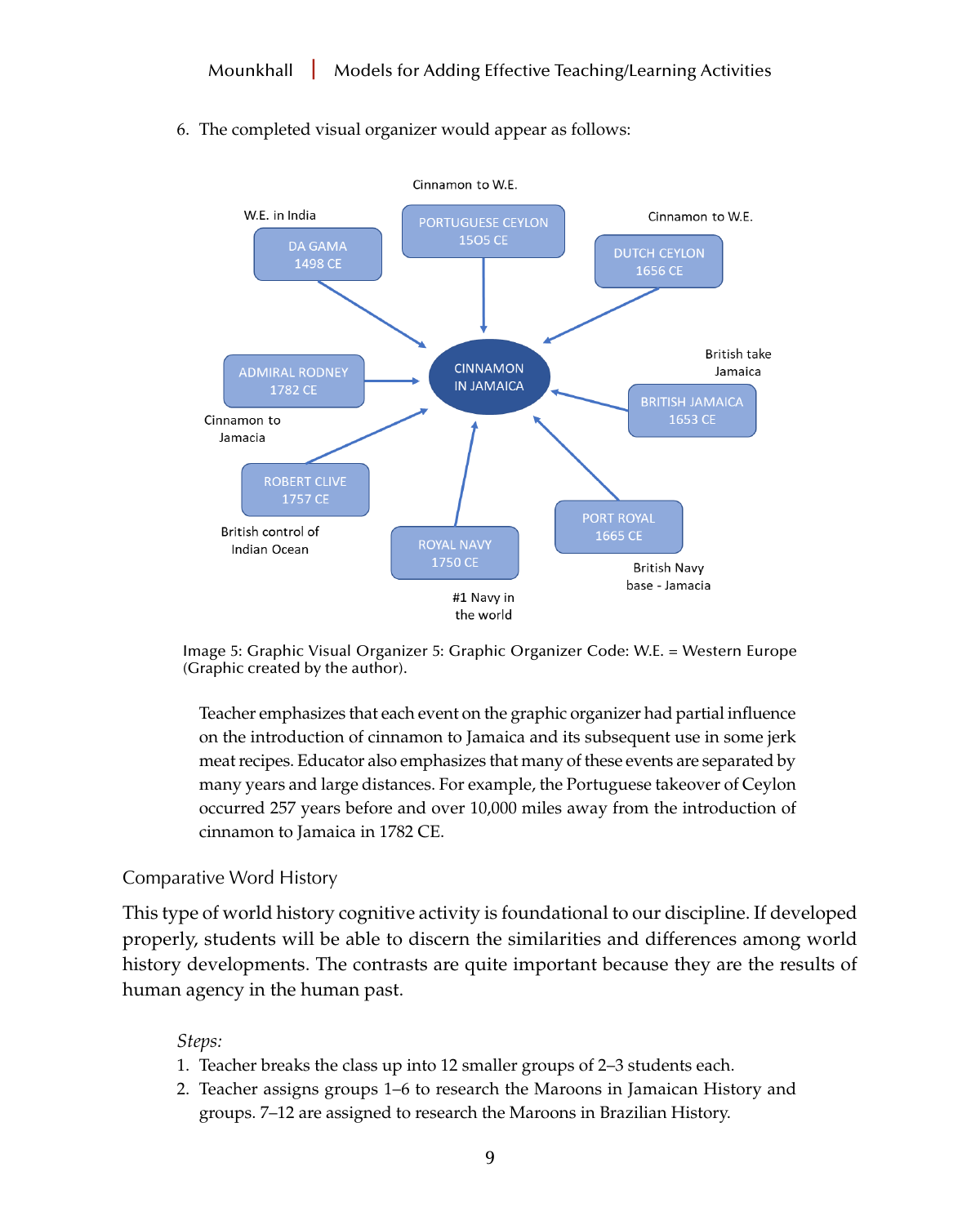- 3. Assignments for groups 1–6 are as follows:
	- a. Group 1- Who were the Maroons in Jamaican History?
	- b. Group 2- Where was the Maroon territory in Jamaican History?
	- c. Group 3- When was the period in Jamaican History when the Maroons were an important factor in the narrative?
	- d. Group 4- What was the population size of the Jamaican Maroon community?
	- e. Group 5- What warfare tactics did the Jamaican Maroons employ?
	- f. Group 6- What defenses did the Jamaican Maroons use in their towns?
- 4. Assignments for groups 7–12 are as follows:
	- a. Group 7- Who were the Maroons in Brazilian History?
	- b. Group 8- Where was the Maroon territory in Brazilian History?
	- c. Group 9- When was the period in Brazilian history when the Maroons were an important factor in the narrative?
	- d. Group 10- What was the population size of the Brazilian Maroon community?
	- e. Group 11- What warfare tactics did the Brazilian Maroon community employ?
	- f. Group 12- What defenses did the Brazilian Maroons use in their towns?
- 5. Groups have three days to do their research, communicate and plan their presentation. All of this work to be done outside of class.
- 6. On the fourth day, all groups report to class as a whole and give the educator their list of consulted edu. sources.
- 7. As groups report, the teacher places their research data on this chart which students copy in their notebooks:

|                        | <b>Jamaican Maroons</b> |                    | <b>Brazilian Maroons</b> |
|------------------------|-------------------------|--------------------|--------------------------|
| <b>Who</b>             |                         | Escaped slaves     |                          |
| Where                  |                         | Interior mountains |                          |
| When                   | 1493-1740 CE            |                    | 1605-1694 CE             |
| Size of Town           | 664-1,288 people        |                    | 11,000 people            |
| <b>War Tactics</b>     |                         | Guerilla warfare   |                          |
| <b>Defense of Town</b> |                         | stockades          |                          |

Image 6: Visual Organizer 6: N.B.- If aspects of the two Maroon groups are different, they go under their respective names but if aspects are similar, they go in the middle of the visual organizer. Graphic created the author.

Class is broken up into discussion pairs that consider the following question: Were the Jamaican Maroons and the Brazilian Maroons more similar or different?

8. Teacher-led class discussion on the above question with educator emphasizing the need to support historical claims with evidence.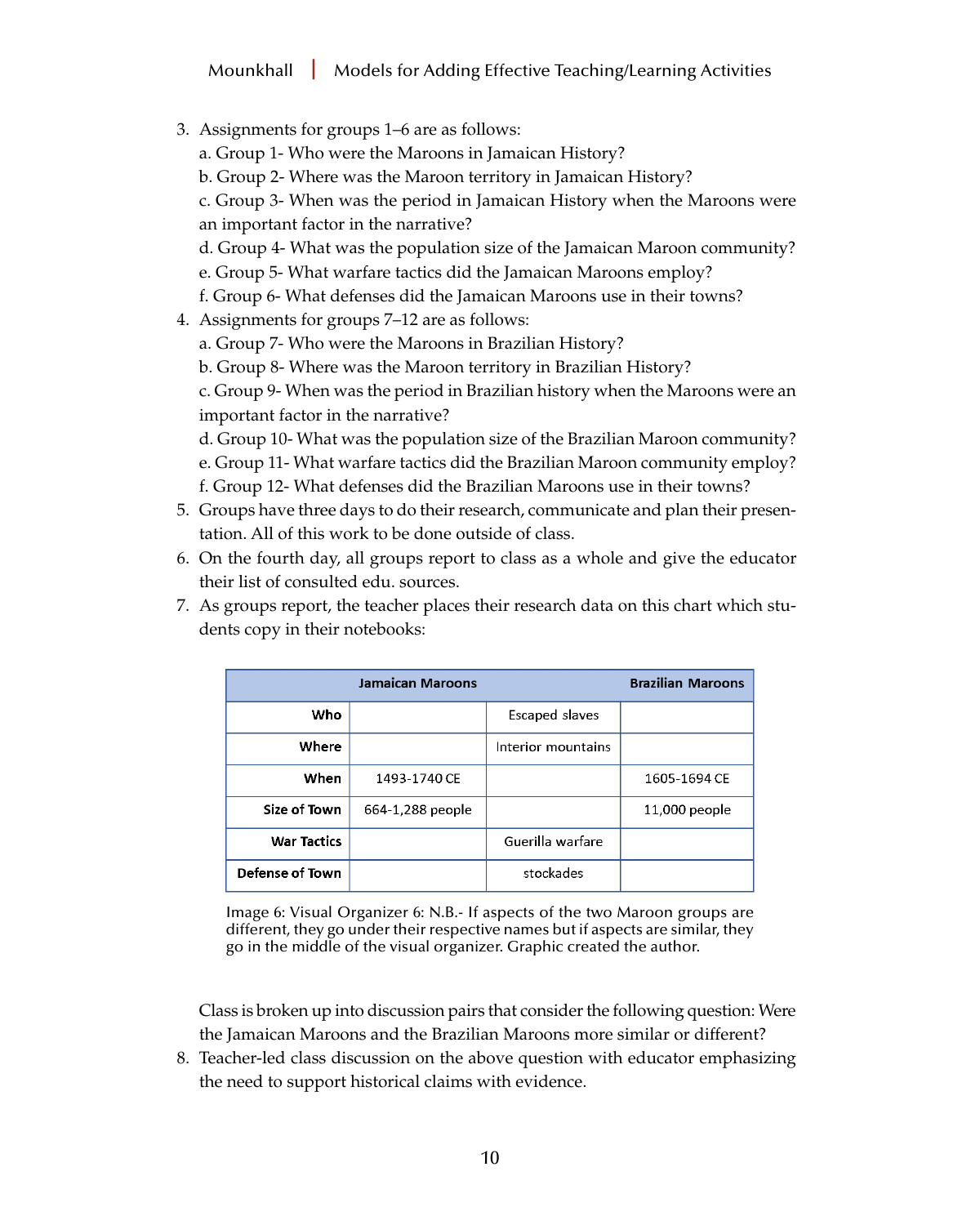- 9. Students are given a homework assignment that asks them to write an essay outline for their argument relative to the compare/contrast of Jamaican and Brazilian Maroons.
- 10. In next class, students exchange their outlines with partners, who will evaluate the structure of the essay outline and suggest improvements.
- 11. For homework the next evening, students write their essay argument following the improved outline from their partners
- 12. In closure, educator emphasizes that comparative history is fundamental to the discipline of world history. Teacher also stresses that comparative history further develops a thematic approach to the human past by identifying the nuanced similarities and differences of certain human behaviors that might be lost if the thinking approach taken just remains at the general, factual level.

## **Conclusion**

Articles published in *World History Connected* have long contributed the knowledge base of our discipline, both in terms of field-based or archival research, and pedagogy. This article seeks to contribute to journal's on-going efforts to offer content that combines both. First, it demonstrates how teachers can employ the content of Sperry's research, when supported by effective models. Second, it seeks to encourage world history researchers to add value to their work in terms of building a world history community by including effective teaching ideas in their articles. There is much at stake here in terms of foundational approaches to world history content and the critical thinking that underpins such work.

A careful consideration of Sperry's article will reveal evidence of the influence of many of the first generation of true world history scholars such as Philip Curtin, Jerry Bentley, Alfred Crosby, and William H. McNeill, all of whom held that cross-regional connections have been very significant change agents in the human narrative. However, the most important goal of a general world history education is to develop a set of discipline specific thinking techniques in our students central to the understanding of such complex processes. Without them, factual learning can lead to data overload and student frustration. Historical data serves as the beginning of learning not an end in itself. New world history information, such as scholarly research, when used properly, can be the vehicle for developing a nuanced, sophisticated understanding of our discipline which the founders of our field envisioned.

The choices of the five world history thinking skills to address that need is the author's alone. Obviously, there are others thinking skills emphasized by scholars in our field, but these five illustrate the chief cognitive approaches employed in world history literature over the past forty years.

The specific classroom teaching/learning activities discussed here are based on the following pedagogical principles: they all require students to do world history research and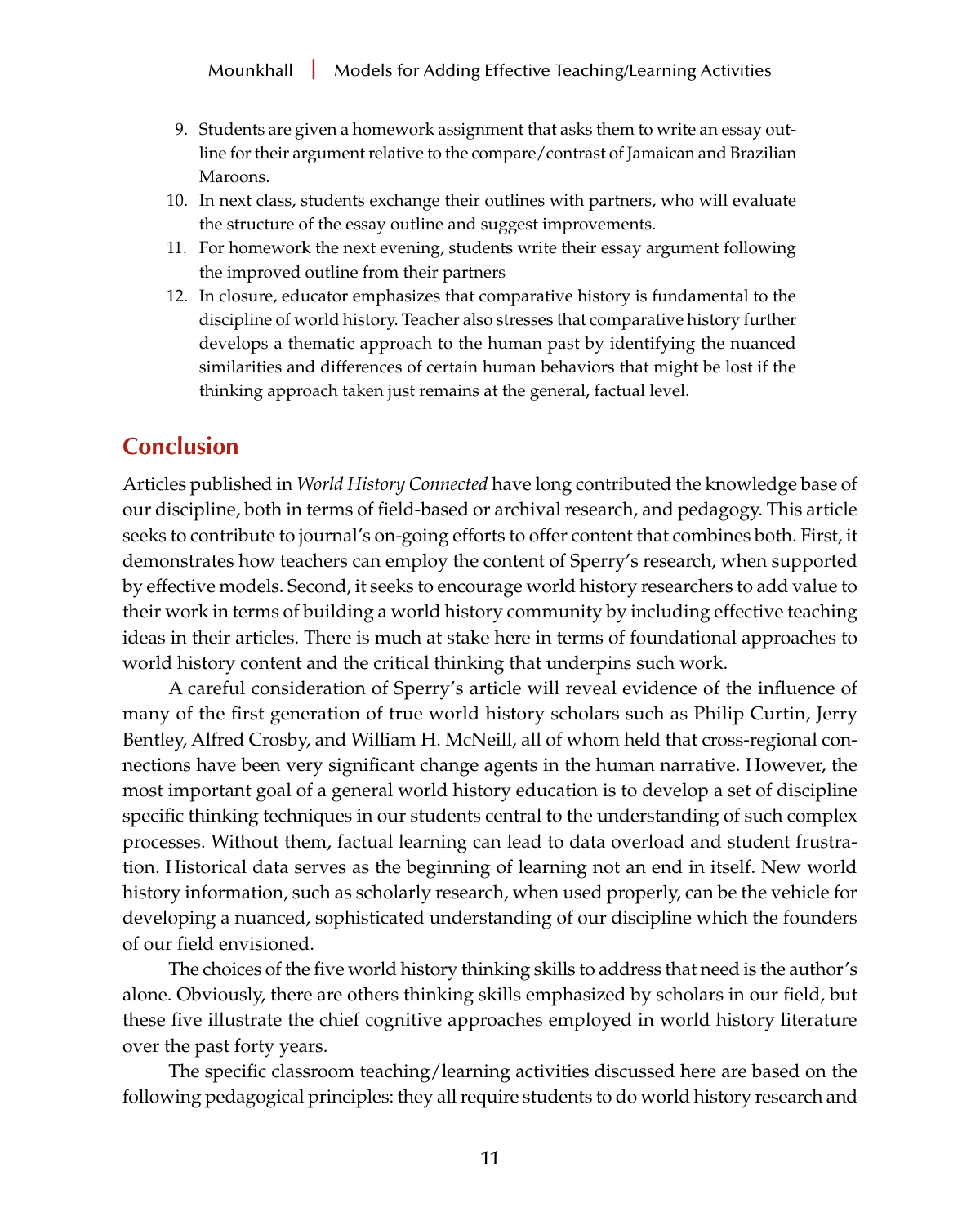to employ their research findings in class presentations and they all privilege active learning and group cooperation which will result in increased student interest in and ownership of their work. If educators set the development of these disciplinary specific cognitive skills as a top priority, their students will receive an excellent introduction to the life of the mind, as well as more easily gain an understanding of world history.

# **Appendix**

The most important of world history cogitative skills is *Constructed knowledge*. The definition of this term is that students lend meaning to newly learned world history facts by connecting this novel data to previously learned and understood global concepts. An example of this process would be a student initially learning about the creation of French Indochina in c. 1890 CE and immediately linking this French activity with the mental construct of imperialism. This thinking technique is crucial in young peoples' world history education because it works against the issue of overwhelming data overload. It also has solid transfer value to students' adult lives in that the global history conceptual base learned in class can be applied to make sense of current events. Case in point would be Russia's recent incursion into eastern Ukraine, which would be categorized as imperialism.

The second important cognitive skill is the *recognition of multiple causation* of events. This cerebral competence works against one of the major faults of much popular history which is the fallacy of monocausality. Multiple causation of world history events is dualistic because it addresses external and internal roots of human behavior. Sometimes internal causes get ignored in the grand sweep of a world history survey course. They shouldn't be passed over because they center indigenous agency in the overall narrative.

Developing the ability to recognize and appreciate *multiple perspectives* in a certain world history event is the third thinking technique that requires attention. These varying views on a specific world history occurrence may be held by various involved agents in a past event but they also may be held by contemporary historians studying the same historical circumstance. Once students master this cognitive competence, they can see a much more nuanced view of past human behavior. There is transfer value for this technique in that the application of this skill by adults to controversial contemporary issues will assist them in understanding the relationship between sub-cultural values and political positions.

One of the truly interesting aspects of studying world history is the recognition that *events can be linked across time and place*. For example, an event that occurred in Central Asia in the 13th century CE could have some influence on an African event from the 14th century CE. A clear example of this phenomenon is the Counter Reformation in Western Europe during the 16th century CE leading to the creation of the Jesuits in 1534 CE and the missionary work of the Society of Jesus in China during the mid-17th century CE. Educators must be careful in cultivating this competence because it could lead students believing